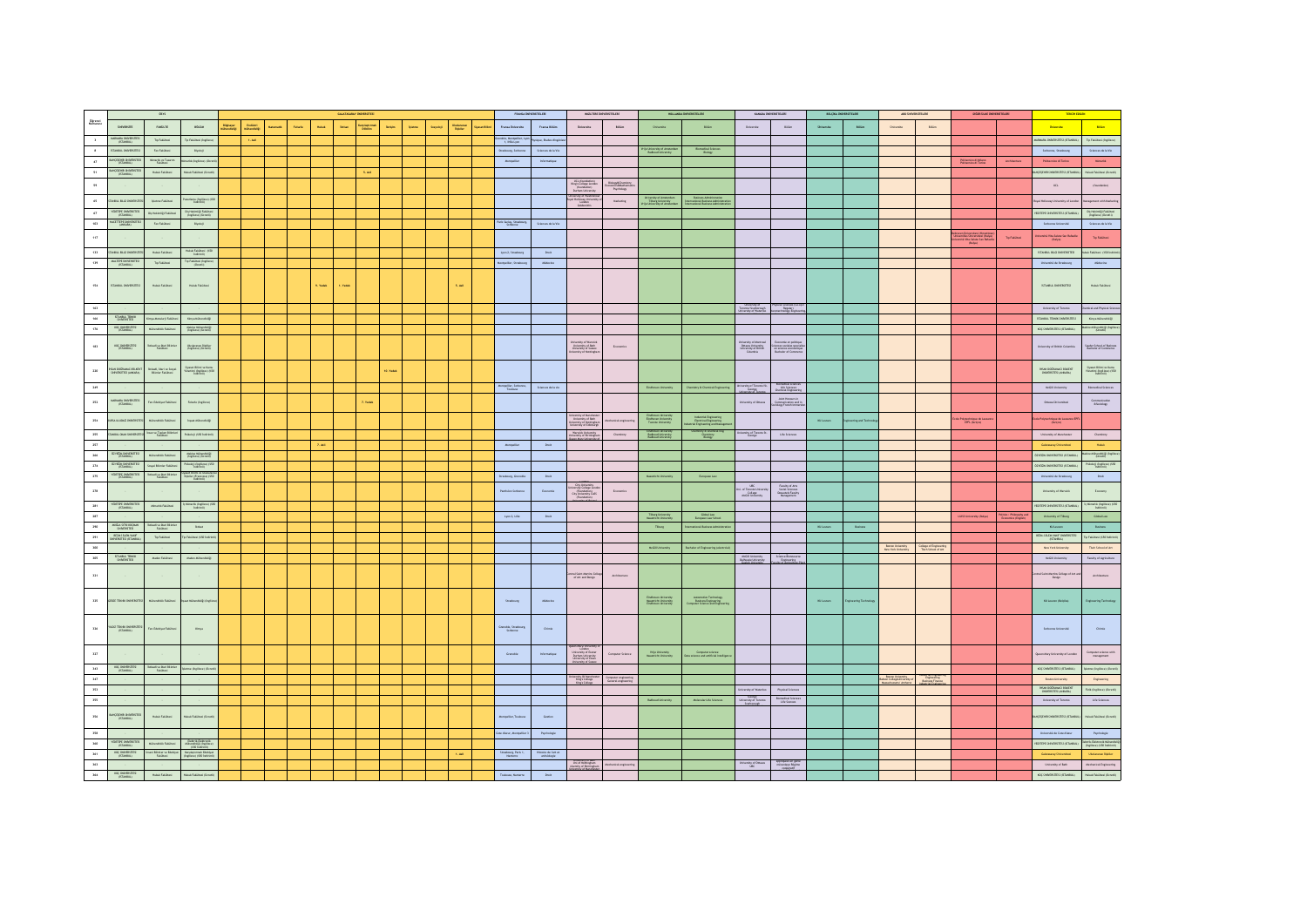| $166$                      | STANBUL ÜNIVERSTESİ<br>CERRAHPAŞA                                                                                                                    | Teknik Bilimler Medek<br>Yüksekokulu                        | Elektronik Teknoloj                                                                                                                 |                         |  |                  |                      |          |               |  |              | INSA Renner                                      | <b>Dudos d'ing</b>                             |                                                                                                                                                |                               |                                                                                                                                                  |                                                                                                                                                       |                      |                                                                                                                                                                                                                                                                                                                                                                                            |                      |                                |                                                                                                                                                                                                              |                                                  |                                                                     |                                                                       |                                                 |                                                                                                                                                                                                                                                                                                                                                                                                       |
|----------------------------|------------------------------------------------------------------------------------------------------------------------------------------------------|-------------------------------------------------------------|-------------------------------------------------------------------------------------------------------------------------------------|-------------------------|--|------------------|----------------------|----------|---------------|--|--------------|--------------------------------------------------|------------------------------------------------|------------------------------------------------------------------------------------------------------------------------------------------------|-------------------------------|--------------------------------------------------------------------------------------------------------------------------------------------------|-------------------------------------------------------------------------------------------------------------------------------------------------------|----------------------|--------------------------------------------------------------------------------------------------------------------------------------------------------------------------------------------------------------------------------------------------------------------------------------------------------------------------------------------------------------------------------------------|----------------------|--------------------------------|--------------------------------------------------------------------------------------------------------------------------------------------------------------------------------------------------------------|--------------------------------------------------|---------------------------------------------------------------------|-----------------------------------------------------------------------|-------------------------------------------------|-------------------------------------------------------------------------------------------------------------------------------------------------------------------------------------------------------------------------------------------------------------------------------------------------------------------------------------------------------------------------------------------------------|
| $_{\rm 372}$               | Salasci DeVERSITES<br>(STANBUL)                                                                                                                      | aust ve Soqal Bilimlər<br>Fakültəsi                         | Sanat ve Sosyal Bilimin<br>Programlan (Ingilizce)<br>(Goveti)                                                                       |                         |  |                  |                      |          |               |  |              | rations, Nater                                   |                                                |                                                                                                                                                |                               |                                                                                                                                                  |                                                                                                                                                       |                      |                                                                                                                                                                                                                                                                                                                                                                                            |                      |                                |                                                                                                                                                                                                              |                                                  |                                                                     |                                                                       |                                                 | <b>Sanat ve Sosyal Bitimler</b><br>ograniları (İngilizce) (Öcre                                                                                                                                                                                                                                                                                                                                       |
| 373                        | OZYEĞN ÜNIVERSITE<br>(STANBUL)                                                                                                                       | Hukuk Fakültesi                                             | Hukuk Fakültesi (150<br>Indirimli)                                                                                                  |                         |  |                  |                      |          |               |  |              |                                                  |                                                |                                                                                                                                                |                               |                                                                                                                                                  |                                                                                                                                                       |                      |                                                                                                                                                                                                                                                                                                                                                                                            |                      |                                |                                                                                                                                                                                                              |                                                  |                                                                     |                                                                       | GOVERN GHERRITES (AMMATI) AMAR PARTIES (150 MB) |                                                                                                                                                                                                                                                                                                                                                                                                       |
| $_{175}$                   |                                                                                                                                                      |                                                             |                                                                                                                                     |                         |  |                  |                      |          |               |  |              |                                                  |                                                |                                                                                                                                                |                               |                                                                                                                                                  |                                                                                                                                                       |                      |                                                                                                                                                                                                                                                                                                                                                                                            |                      |                                |                                                                                                                                                                                                              |                                                  |                                                                     |                                                                       |                                                 |                                                                                                                                                                                                                                                                                                                                                                                                       |
| $_{\rm 377}$               | KOÇ ÜNİVERSİTESİ<br>(STANBUL)                                                                                                                        | <b>Nihendisik Fakültesi</b>                                 | Makine Mühendisliği<br>(İngilizce) (ücreti)                                                                                         |                         |  |                  |                      |          |               |  |              |                                                  |                                                |                                                                                                                                                |                               |                                                                                                                                                  |                                                                                                                                                       |                      |                                                                                                                                                                                                                                                                                                                                                                                            |                      |                                |                                                                                                                                                                                                              |                                                  |                                                                     |                                                                       | KDÇ ÜNIVERSİTESI (İSTANBUL)                     | Mátine Mihendistiği (İngiliz<br>(Gareti)                                                                                                                                                                                                                                                                                                                                                              |
| 378                        |                                                                                                                                                      |                                                             |                                                                                                                                     |                         |  |                  |                      |          |               |  |              |                                                  |                                                |                                                                                                                                                |                               |                                                                                                                                                  |                                                                                                                                                       |                      |                                                                                                                                                                                                                                                                                                                                                                                            |                      |                                | Purclue University<br>Boxton University                                                                                                                                                                      | First Year Engineering<br>College of Engineering |                                                                     |                                                                       | Boston University                               | <b>College of Engineering</b>                                                                                                                                                                                                                                                                                                                                                                         |
| $_{\rm 382}$               | DEMIROČIU BILIM<br>DIVERSITESI (STANBEL)                                                                                                             | Fes-Edebiyat Fakültesi                                      | -<br>Pokoloji (Burtiu)                                                                                                              |                         |  |                  |                      |          | $\dot{m}$ and |  |              | speller 1, Stradourg                             | $\bar{p}_{ij}$ chaingia                        |                                                                                                                                                |                               |                                                                                                                                                  |                                                                                                                                                       |                      |                                                                                                                                                                                                                                                                                                                                                                                            |                      |                                |                                                                                                                                                                                                              |                                                  |                                                                     |                                                                       | Université de Stradourg                         | $\mu_{\rm{p}choigia}$                                                                                                                                                                                                                                                                                                                                                                                 |
| 384                        | $\begin{array}{c} \text{AMDOL} \text{ DMDISTISI}\\ \text{AMDOL} \end{array}$                                                                         | Betign Fakütesi                                             | .<br>Radyo, Televizyon ve S                                                                                                         |                         |  |                  |                      |          |               |  |              | Mantpelier 3                                     | Arts du spectac                                |                                                                                                                                                |                               |                                                                                                                                                  |                                                                                                                                                       |                      |                                                                                                                                                                                                                                                                                                                                                                                            |                      |                                |                                                                                                                                                                                                              |                                                  |                                                                     |                                                                       | ersité Paul Valéry Mon                          | Arts du spectacio                                                                                                                                                                                                                                                                                                                                                                                     |
| 391                        | OZYEČN ÚNIVERSTESÍ                                                                                                                                   | lpietrae Fakültesi $\,$                                     | Uluslaracso Finans (Inglis<br>(150 Indirimi)                                                                                        |                         |  |                  |                      |          |               |  |              | $Genable$                                        | $_{\rm{brot}}$                                 |                                                                                                                                                |                               |                                                                                                                                                  |                                                                                                                                                       |                      |                                                                                                                                                                                                                                                                                                                                                                                            |                      |                                |                                                                                                                                                                                                              |                                                  |                                                                     |                                                                       | BAATZI) izzītistzvini māzva                     | Ukslararan Finans (Ingiliz)<br>(150 Indirimi)                                                                                                                                                                                                                                                                                                                                                         |
| 193                        | <b>BACCSDER DENSES</b><br>(STANBLL)                                                                                                                  | Huluk Fakülteri                                             | <b>Hukuk Fakültesi (ücreti</b>                                                                                                      |                         |  |                  |                      | 1. Yedek |               |  |              | Toulouse, Nanteme                                | Droit                                          |                                                                                                                                                |                               |                                                                                                                                                  |                                                                                                                                                       |                      |                                                                                                                                                                                                                                                                                                                                                                                            |                      |                                |                                                                                                                                                                                                              |                                                  |                                                                     |                                                                       | Coloradory Delversited                          | France Dill ve Edebly                                                                                                                                                                                                                                                                                                                                                                                 |
| 394                        | KOÇ ÜNİVERSİTESİ<br>(STANBUL)                                                                                                                        | icisadi ve İdari Bilimler<br>Fakültesi                      | esne (inglizce) (üce                                                                                                                |                         |  |                  |                      |          |               |  |              |                                                  |                                                |                                                                                                                                                |                               |                                                                                                                                                  |                                                                                                                                                       |                      |                                                                                                                                                                                                                                                                                                                                                                                            |                      |                                |                                                                                                                                                                                                              |                                                  |                                                                     |                                                                       | KOÇ DANEKSİTESİ (İSTANBUL)                      | Isletme (ingliace) (Dow                                                                                                                                                                                                                                                                                                                                                                               |
| $_{\rm 105}$               | .<br>Senai izanači<br>Senai izanaj                                                                                                                   | <b>Mihendick Fakütusi</b>                                   | Bigisayar Mühendisiği<br>(İngilizce) (Öcreti)                                                                                       | $\mathbf{1},\mathbf{m}$ |  | KYede:           | $\sim$ 6.40 $^\circ$ |          |               |  |              | Aix-Maturille,Sorbonne,<br>Montpelier, INSA Lyon | ytique, Études d'ingér                         |                                                                                                                                                |                               |                                                                                                                                                  |                                                                                                                                                       |                      |                                                                                                                                                                                                                                                                                                                                                                                            |                      |                                |                                                                                                                                                                                                              |                                                  |                                                                     |                                                                       | <b>Colorading Direction</b>                     | <b>Biginyar Mihendisiği</b>                                                                                                                                                                                                                                                                                                                                                                           |
| 398                        |                                                                                                                                                      |                                                             |                                                                                                                                     |                         |  |                  |                      |          |               |  |              |                                                  |                                                |                                                                                                                                                |                               | Maatricht University                                                                                                                             | International Business                                                                                                                                |                      |                                                                                                                                                                                                                                                                                                                                                                                            |                      |                                |                                                                                                                                                                                                              |                                                  |                                                                     |                                                                       | Maastricht University                           | <b>International Business</b>                                                                                                                                                                                                                                                                                                                                                                         |
| 401                        | STANBUL DIRVERSITES                                                                                                                                  | Fes Fakützesi                                               | <b>Bysing</b>                                                                                                                       |                         |  |                  |                      |          |               |  |              | <b>Stratbourg, Sarbonne</b>                      | Sciences de la Vie                             | University of Hanchester<br>University of Bristol<br>University of Bristol<br>University of Glasgow<br>University of Warwick                   | Neuroscience                  | Vrije Universiteit Amsterdam<br>dhoven University of Technolo                                                                                    | Artifical Intelligence<br>Data science                                                                                                                |                      | University of Alberta Monours Bachelor of Science<br>University of Ottawa Renoch Immersion Stream                                                                                                                                                                                                                                                                                          |                      |                                |                                                                                                                                                                                                              |                                                  |                                                                     |                                                                       | Sarbonne Université                             | $\label{eq:1} \text{SCHICER} \; \text{d} \bar{\text{d}} \; \text{d} \bar{\text{d}} \; \text{d} \bar{\text{d}} \; \text{d} \; \text{d} \; \text{d} \; \text{d} \; \text{d} \; \text{d} \; \text{d} \; \text{d} \; \text{d} \; \text{d} \; \text{d} \; \text{d} \; \text{d} \; \text{d} \; \text{d} \; \text{d} \; \text{d} \; \text{d} \; \text{d} \; \text{d} \; \text{d} \; \text{d} \; \text{d} \;$ |
| $403\,$                    |                                                                                                                                                      |                                                             |                                                                                                                                     |                         |  |                  |                      |          |               |  |              |                                                  |                                                | Nuttingham University<br>University of Edinburgh<br>University of Bath<br>Ventity of the Article<br>AutobiocyFoundation<br>AutobiocyFoundation | Architecture                  |                                                                                                                                                  |                                                                                                                                                       |                      |                                                                                                                                                                                                                                                                                                                                                                                            |                      |                                | University of Southern<br>California<br>University of Virginia<br>Taison University<br>Syncouse University<br>University of Binonia<br>Pour<br>Athern California insti<br>of Architecture<br>of Architecture | Architecture                                     |                                                                     |                                                                       | Iniversity of Southern Californi                | Architecture                                                                                                                                                                                                                                                                                                                                                                                          |
|                            |                                                                                                                                                      |                                                             |                                                                                                                                     |                         |  |                  |                      |          |               |  |              |                                                  |                                                |                                                                                                                                                |                               |                                                                                                                                                  |                                                                                                                                                       |                      |                                                                                                                                                                                                                                                                                                                                                                                            |                      |                                |                                                                                                                                                                                                              |                                                  |                                                                     |                                                                       |                                                 |                                                                                                                                                                                                                                                                                                                                                                                                       |
|                            |                                                                                                                                                      |                                                             |                                                                                                                                     |                         |  |                  |                      |          |               |  |              | Toulouse, Natione                                | Droit, AES                                     |                                                                                                                                                |                               |                                                                                                                                                  |                                                                                                                                                       |                      |                                                                                                                                                                                                                                                                                                                                                                                            |                      |                                |                                                                                                                                                                                                              |                                                  |                                                                     |                                                                       | KDÇ ÜNIVERSITESI (İSTANBUL)                     | Hukuk Fakütani (Doret                                                                                                                                                                                                                                                                                                                                                                                 |
| $405$                      | <b>BANCESDAR DANSKSTESI</b>                                                                                                                          | Britadi, İdari ve Soqul<br>Bilimler Fakülteri               | jistik Yänetimi (İngiliz:<br>(Rurski)                                                                                               |                         |  |                  |                      |          |               |  |              |                                                  |                                                |                                                                                                                                                |                               |                                                                                                                                                  |                                                                                                                                                       |                      |                                                                                                                                                                                                                                                                                                                                                                                            |                      |                                |                                                                                                                                                                                                              |                                                  |                                                                     |                                                                       | Inglass                                         |                                                                                                                                                                                                                                                                                                                                                                                                       |
| 410                        | <b>BAFCESDER DENERSITES</b>                                                                                                                          | Brziaadi, İdari ve Soqual<br>Bilimler Fakültesi             | kanani (İngilizce) (150<br>İndinmi)                                                                                                 |                         |  |                  |                      |          |               |  |              | Air-Marwille                                     | Eco-Gestia                                     |                                                                                                                                                |                               | <b>Maastricht University<br/>Tilburg University<br/>Leides University</b>                                                                        | Conomics & Business Comon<br>Int. Business Administratio<br>Political Science                                                                         |                      |                                                                                                                                                                                                                                                                                                                                                                                            |                      |                                |                                                                                                                                                                                                              |                                                  |                                                                     |                                                                       |                                                 | <b>Economics &amp; Business</b><br><b>Economics</b>                                                                                                                                                                                                                                                                                                                                                   |
| $\bullet$                  |                                                                                                                                                      |                                                             |                                                                                                                                     |                         |  |                  |                      |          |               |  |              | Lilb                                             | Economie Gestion                               |                                                                                                                                                |                               | Endhown University<br>Wageningen UniversityFacd                                                                                                  | Food Technology<br>Chemistry<br>Chemical Engineers                                                                                                    |                      |                                                                                                                                                                                                                                                                                                                                                                                            |                      |                                |                                                                                                                                                                                                              |                                                  |                                                                     |                                                                       | Eindhown University                             | <b>Chemical Engineerin</b>                                                                                                                                                                                                                                                                                                                                                                            |
| 412                        |                                                                                                                                                      |                                                             |                                                                                                                                     |                         |  |                  |                      |          |               |  |              |                                                  |                                                |                                                                                                                                                |                               | Tiburg University<br>University of Ameredam                                                                                                      | Gobal Law<br>Psychology Law and                                                                                                                       |                      |                                                                                                                                                                                                                                                                                                                                                                                            |                      |                                |                                                                                                                                                                                                              |                                                  | University of Turin<br>University of Turin<br>University of Balagna | Gisbal Law<br>est and Manager<br>usional Relation<br>solometr Affairs | University of Turin                             | $_{\rm max}$                                                                                                                                                                                                                                                                                                                                                                                          |
|                            |                                                                                                                                                      |                                                             |                                                                                                                                     |                         |  |                  |                      |          |               |  |              |                                                  |                                                |                                                                                                                                                |                               |                                                                                                                                                  |                                                                                                                                                       |                      |                                                                                                                                                                                                                                                                                                                                                                                            |                      |                                |                                                                                                                                                                                                              |                                                  |                                                                     |                                                                       |                                                 |                                                                                                                                                                                                                                                                                                                                                                                                       |
| 413                        | KADIR HAS ÜNIVERSITESI<br>(ISTANBUL)                                                                                                                 | Isticadi, İdari ve Soquil<br>Bilimler Fakültesi             | Siyaurt Bilimi ve Kamu<br>Yönetimi (İngilisce) (Rursk                                                                               |                         |  |                  |                      |          |               |  |              | yon 2, Strasbourg, Park:                         | Droit                                          |                                                                                                                                                |                               |                                                                                                                                                  |                                                                                                                                                       |                      |                                                                                                                                                                                                                                                                                                                                                                                            |                      |                                |                                                                                                                                                                                                              |                                                  |                                                                     |                                                                       | ité Paris 1 Panthéon So                         | <b>Droit</b>                                                                                                                                                                                                                                                                                                                                                                                          |
| $\bullet\bullet$           |                                                                                                                                                      |                                                             |                                                                                                                                     |                         |  | $\mathbf{c}$ and |                      |          |               |  |              | <b>Stratbourg</b> , Nationne                     | $_{\rm{brot}}$                                 |                                                                                                                                                |                               |                                                                                                                                                  |                                                                                                                                                       |                      |                                                                                                                                                                                                                                                                                                                                                                                            |                      |                                |                                                                                                                                                                                                              |                                                  |                                                                     |                                                                       | <b>Colorading Diriversite</b>                   | $_{\rm max}$                                                                                                                                                                                                                                                                                                                                                                                          |
| 415                        | YLDI2 TERRIK ENVERS<br>(STARGL)                                                                                                                      | is-Edebiyat Fa                                              | $_{\rm FdR}$                                                                                                                        |                         |  |                  |                      |          |               |  |              |                                                  |                                                | Nurchingam University<br>Manchester University<br>Edinburgh University<br>Imperial College Landon<br>Oxford Brooker University                 | emical engineering            | Endhoven University<br>Graningen University                                                                                                      | enizzy and Chemical Engineeri<br>Chemical Engineering                                                                                                 |                      | $\begin{tabular}{l c c c} \textbf{McGill University} & \textbf{Coercal Engineering} \\ \textbf{University of Fourier} & \textbf{Coercial Engineering} \\ \textbf{UWworty of Tomots} & \textbf{Scality of Laplace Science} \\ \textbf{University of Tomots} & \textbf{Mamots and Consider} \\ \textbf{UWworty of Tomots} & \textbf{Gamots} \\ \textbf{Camcupary of Gauss} \\ \end{tabular}$ |                      |                                | University of Wisconsi<br>Madison<br>Michigan State University<br>Purdue University                                                                                                                          | hemical Engineering                              |                                                                     |                                                                       | Toronto University                              | <b>Chemical Engineering</b>                                                                                                                                                                                                                                                                                                                                                                           |
| 416                        | KADIR HAS ONVERSITE                                                                                                                                  | <b>Isticadi, İdari ve Soquil</b><br>Bilimler Fakültesi      | Idetme (Ingilizce) (150                                                                                                             |                         |  |                  |                      |          |               |  |              | $\frac{\text{CDMGC}}{\text{ESGEC}}$              | <b>Bachelar</b> en Managem                     |                                                                                                                                                |                               |                                                                                                                                                  |                                                                                                                                                       |                      |                                                                                                                                                                                                                                                                                                                                                                                            |                      |                                |                                                                                                                                                                                                              |                                                  |                                                                     |                                                                       | essec                                           | <b>Eachelar en Managemen</b>                                                                                                                                                                                                                                                                                                                                                                          |
| $\alpha$                   | <b>YESITEPE ENVERSITE</b>                                                                                                                            | <b>ECENCER FANGINAL</b>                                     | ucák Fakütesi (Ingil)<br>(Koreti)                                                                                                   |                         |  |                  |                      |          |               |  |              |                                                  |                                                |                                                                                                                                                |                               |                                                                                                                                                  |                                                                                                                                                       |                      |                                                                                                                                                                                                                                                                                                                                                                                            |                      |                                |                                                                                                                                                                                                              |                                                  |                                                                     |                                                                       | LINE DAVERSITES) (STAND                         | Eczaciak Fakültesi (legiliz)                                                                                                                                                                                                                                                                                                                                                                          |
| $424\,$                    | COTTPE GAVERST                                                                                                                                       | <b>Nühendicik Fakültesi</b>                                 |                                                                                                                                     |                         |  |                  |                      |          |               |  |              | Nice, Taulouse 3                                 | Sciences de la vie                             |                                                                                                                                                |                               |                                                                                                                                                  |                                                                                                                                                       |                      |                                                                                                                                                                                                                                                                                                                                                                                            |                      |                                |                                                                                                                                                                                                              |                                                  |                                                                     |                                                                       | EDITOR DAVERSITES) (STANDA                      | Cenetik ve Biyomühendisi<br>(İngilizce) (150 İndirimli)                                                                                                                                                                                                                                                                                                                                               |
| $_{\alpha}$                | OZYEĞN ÜNIVERSITESI<br>(STANBUL)                                                                                                                     | Igletme Fakülter                                            | .<br>Genetik ve Biyomühəndisi<br>(İngilizcə) (150 İndirimli<br>ni (inglizce) (                                                      |                         |  |                  |                      |          |               |  |              |                                                  |                                                |                                                                                                                                                |                               |                                                                                                                                                  |                                                                                                                                                       |                      |                                                                                                                                                                                                                                                                                                                                                                                            |                      |                                |                                                                                                                                                                                                              |                                                  |                                                                     |                                                                       |                                                 | nami (İngilizce) (Don                                                                                                                                                                                                                                                                                                                                                                                 |
| $_{\rm 426}$               | <b>MANDOGAMACI BRAS</b>                                                                                                                              | Fes Fakülteri                                               | Fizik (inglizze) (Gore                                                                                                              |                         |  |                  |                      |          |               |  |              |                                                  |                                                |                                                                                                                                                |                               |                                                                                                                                                  |                                                                                                                                                       |                      |                                                                                                                                                                                                                                                                                                                                                                                            |                      |                                |                                                                                                                                                                                                              |                                                  |                                                                     |                                                                       |                                                 | Computer Science and<br>Engineering                                                                                                                                                                                                                                                                                                                                                                   |
| a2                         | TANBUL DINVERSITES                                                                                                                                   | $\operatorname{bcine}$ faidhea                              | iyaset iki ini ve Ukota<br>Ilipider                                                                                                 |                         |  |                  |                      |          |               |  |              | dourg, Nattern, Park<br>1 Parthics               | $_{\rm{brot}}$                                 |                                                                                                                                                |                               | chown University of Technology<br>Radboud University<br>Nilje University of Amatecdam<br>Raamicht University<br>The Hasse University of Assisted | Industrial Engineerig<br>Computing Science<br>Gorgonal Line<br>Goddal Line<br>Contact Screen official                                                 |                      |                                                                                                                                                                                                                                                                                                                                                                                            | $\upsilon$ C Louvain | $0<\epsilon$                   |                                                                                                                                                                                                              |                                                  | $\,$ LUSS Deleroity $\,$                                            | Politics : Philosophy and<br>Economics (English)                      | Paris 1 Parthies Softone                        | $0<\epsilon$                                                                                                                                                                                                                                                                                                                                                                                          |
|                            |                                                                                                                                                      |                                                             |                                                                                                                                     |                         |  |                  |                      |          |               |  |              |                                                  |                                                |                                                                                                                                                |                               |                                                                                                                                                  |                                                                                                                                                       |                      |                                                                                                                                                                                                                                                                                                                                                                                            |                      |                                |                                                                                                                                                                                                              |                                                  |                                                                     |                                                                       |                                                 |                                                                                                                                                                                                                                                                                                                                                                                                       |
| $432\,$                    | $\text{NOC}$ (index<br>STANBLE)                                                                                                                      | Hukuk Fakülted                                              | ukuk Fakülterd (Gcret                                                                                                               |                         |  |                  |                      |          |               |  |              |                                                  |                                                |                                                                                                                                                |                               |                                                                                                                                                  |                                                                                                                                                       |                      |                                                                                                                                                                                                                                                                                                                                                                                            |                      |                                |                                                                                                                                                                                                              |                                                  |                                                                     |                                                                       | KOÇ ÜNIVERSİTESI (İSTANBUL)                     | <b>Malak Fakültesi (Dore</b>                                                                                                                                                                                                                                                                                                                                                                          |
| $_{\rm 43}$<br>$_{\rm 45}$ | <b>STANDLE UNIVERSITE</b>                                                                                                                            | <b>Nühendisik Fakültesi</b><br>.<br>Fen-Edebiyat Fakülterci | $\ensuremath{\mathsf{Gerr}}\xspace$ Milteration $\ensuremath{\mathsf{Q}}\xspace$                                                    |                         |  |                  |                      |          |               |  |              | $-1$ pos 2                                       | ${\color{blue}\text{bvolt}}$                   | Birmingham University<br>Bash University<br>Warwick University                                                                                 | $\textbf{E} \text{conformal}$ | Endhoves University<br>Endhoves University<br>Maastricht University                                                                              | $\label{eq:main} The particular algebraic operator $$ \texttt{Chemical} \end{math} $$ \texttt{Dymotopy} $$ \texttt{Dymotopy} $$ \texttt{Dymotopy} $$$ |                      |                                                                                                                                                                                                                                                                                                                                                                                            | <b>Killeyen</b>      | <b>Engineering and Technol</b> |                                                                                                                                                                                                              |                                                  |                                                                     |                                                                       | Indhaven University of Technolo                 | Industrial Engineering<br>$\Delta m$                                                                                                                                                                                                                                                                                                                                                                  |
|                            | DOČUS DEVERSITESI<br>(STANBUL)                                                                                                                       |                                                             | -<br>Sonyoloji (Burdu)                                                                                                              |                         |  |                  |                      |          |               |  |              |                                                  |                                                |                                                                                                                                                |                               |                                                                                                                                                  |                                                                                                                                                       |                      |                                                                                                                                                                                                                                                                                                                                                                                            |                      |                                |                                                                                                                                                                                                              |                                                  |                                                                     |                                                                       | Université Lumière Lyon 2                       |                                                                                                                                                                                                                                                                                                                                                                                                       |
| $_{\alpha}$                |                                                                                                                                                      |                                                             |                                                                                                                                     |                         |  |                  |                      |          |               |  |              |                                                  |                                                | University of Warwick<br>Durham University<br>Nortingham University                                                                            | Biological Sciences           | <b>Manufich University</b><br>Radboud University                                                                                                 | <b>Rasericht Science Program</b><br>Biology                                                                                                           |                      |                                                                                                                                                                                                                                                                                                                                                                                            |                      |                                |                                                                                                                                                                                                              |                                                  |                                                                     |                                                                       | University of Edinburgh                         | Buingical Sciences                                                                                                                                                                                                                                                                                                                                                                                    |
| $427\,$                    | $\begin{array}{r} \tt \color{red}{\mathit{NOG}} \tt \color{red}{\mathit{CoWBSING}} \\ \tt \color{red}{\color{green}{\mathit{(STaSML)}}} \end{array}$ | Hukuk Fakülterd                                             | <b>Hukuk Fakültesi (ücreti</b>                                                                                                      |                         |  | 7. Yedek         |                      |          |               |  | $\kappa$ and | $\,$ Mantpelier $\,$ $\,$                        | nation Commun                                  |                                                                                                                                                |                               |                                                                                                                                                  |                                                                                                                                                       |                      |                                                                                                                                                                                                                                                                                                                                                                                            |                      |                                |                                                                                                                                                                                                              |                                                  |                                                                     |                                                                       | <b>Colorading Oniversities</b>                  | $\langle$ mask $\rangle$                                                                                                                                                                                                                                                                                                                                                                              |
| $_{\rm cm}$<br>$_{49}$     | $\begin{array}{c} \text{EMCGSDER DRIMESTE}\\ \text{(STASUL)} \end{array}$                                                                            | editik ve Doğa Etimleri<br>Fakiltesi                        | Kaiakūler Biyoloji ve Gene<br>(İngilizce) (Ücreti)                                                                                  |                         |  |                  |                      |          |               |  |              | enable,Sarbonne, Insa<br>Rowen<br>Toulouse       | Sciences de la Vie                             |                                                                                                                                                |                               | Leides University<br>Inje Universiteit Amsterdam                                                                                                 |                                                                                                                                                       |                      |                                                                                                                                                                                                                                                                                                                                                                                            |                      |                                |                                                                                                                                                                                                              |                                                  |                                                                     |                                                                       | Sarbonne Université                             | $\label{eq:1} \text{Sokercents} \text{ is the case that } \text{V} \text{ is }$                                                                                                                                                                                                                                                                                                                       |
| $_{\rm css}$               | <b>ISTANBUL ACCENTITY</b>                                                                                                                            | didik və Doğa Bilimin<br>Fakültəsi                          | <b>Byomiherdisk</b>                                                                                                                 |                         |  |                  |                      |          |               |  |              | Stadoung                                         | $\mathfrak{p}_0$ chaingia<br>ces de la vie, mi |                                                                                                                                                |                               |                                                                                                                                                  | $\frac{p_{ij}choly}{p_{ij}choly}$                                                                                                                     |                      |                                                                                                                                                                                                                                                                                                                                                                                            |                      |                                |                                                                                                                                                                                                              |                                                  |                                                                     |                                                                       | Leiden University<br>Université de Stradourg    | $\mathsf{Pycholog}_\ell$<br>Sciences de la Vie                                                                                                                                                                                                                                                                                                                                                        |
| 441                        | $\text{NOC}_i$ (industriality)                                                                                                                       |                                                             | ani Bilimlər və Edebiyat - Medya və Gürsel Sanatlı<br>Fakültəsi - (İngilizce) (Öcretli)                                             |                         |  |                  |                      |          |               |  |              | Nice, Rennes                                     | Psychologie                                    |                                                                                                                                                |                               |                                                                                                                                                  |                                                                                                                                                       |                      |                                                                                                                                                                                                                                                                                                                                                                                            |                      |                                |                                                                                                                                                                                                              |                                                  |                                                                     |                                                                       | KOÇ ÜNIVERSİTESI (İSTANBUL)                     | Medya ve Görsel Sanaria<br>(Ingilizor) (Dovrdi)                                                                                                                                                                                                                                                                                                                                                       |
| $_{442}$                   |                                                                                                                                                      | Chendicik Fakültesi                                         | linya Biyoloji Mihendi<br>(İngilizce) (ücreti)                                                                                      |                         |  |                  |                      |          |               |  |              |                                                  |                                                |                                                                                                                                                |                               |                                                                                                                                                  |                                                                                                                                                       |                      |                                                                                                                                                                                                                                                                                                                                                                                            |                      |                                |                                                                                                                                                                                                              |                                                  |                                                                     |                                                                       | KDÇ ÜNIVERSITESI (İSTANBUL)                     | Kimya-Biyoloji Mühendidi<br>(İngilizce) (Ücreti)                                                                                                                                                                                                                                                                                                                                                      |
| $\mathbf{a}\mathbf{a}$     | DOALZ ENLIL DAVISS?                                                                                                                                  | Fes Fakilteri                                               | $_{\rm FIR}$                                                                                                                        |                         |  |                  |                      |          |               |  |              | torspellier, Toulouse                            | Mathématiques                                  |                                                                                                                                                |                               | Mastrick University College<br>Wile University of Amsterdam                                                                                      | Liberal Arts and Scien<br>Hathematics<br>Liberal Arts and Scien                                                                                       |                      |                                                                                                                                                                                                                                                                                                                                                                                            |                      |                                |                                                                                                                                                                                                              |                                                  |                                                                     |                                                                       | University of Ameterdam                         | Liberal Arts and Science                                                                                                                                                                                                                                                                                                                                                                              |
| 465                        | ISTANBUL TEKNIK<br>ENIMEKSITESI                                                                                                                      | Mimarisk Fakülterd                                          | Mimariak (Ingilizon                                                                                                                 |                         |  |                  |                      |          |               |  |              | Stratbourg, Sarbanne,<br>Taulouse                | Sciences de la vie                             |                                                                                                                                                |                               |                                                                                                                                                  |                                                                                                                                                       |                      |                                                                                                                                                                                                                                                                                                                                                                                            |                      |                                |                                                                                                                                                                                                              |                                                  |                                                                     |                                                                       | <b>ISTANBUL TENNIK ENIMERSITES</b>              | Minatik (ligilizce)                                                                                                                                                                                                                                                                                                                                                                                   |
| $467$                      | KOÇ ÜNİVERSİTESİ<br>(İSTANBUL)                                                                                                                       | icisadi ve İdari Bilinler<br>Fakültesi                      |                                                                                                                                     |                         |  |                  |                      |          |               |  |              |                                                  |                                                |                                                                                                                                                | $\hbox{\tt Neunicience}$      |                                                                                                                                                  |                                                                                                                                                       |                      |                                                                                                                                                                                                                                                                                                                                                                                            |                      |                                |                                                                                                                                                                                                              |                                                  |                                                                     |                                                                       | $\texttt{KDC}$ Delversittes (STANDL)            |                                                                                                                                                                                                                                                                                                                                                                                                       |
| $^{44}$                    |                                                                                                                                                      |                                                             | Liudararao lipider<br>(Ingliace) (Gcreti)                                                                                           |                         |  |                  |                      |          |               |  |              |                                                  |                                                | University of Sumes                                                                                                                            |                               | Factboad University<br>Factboad University<br>Wageningen University                                                                              | Eiclogy<br>Maiscadar Life Sciences<br>Food Technology                                                                                                 | University of Ottawa | $\begin{array}{c} \text{Biology Cap French} \\ \text{innerian} \end{array}$                                                                                                                                                                                                                                                                                                                |                      |                                |                                                                                                                                                                                                              |                                                  |                                                                     |                                                                       | University of Ottawa                            | Liudarano lipider (ingiliz<br>(Govdi)<br><b>Luingy Coop French Imme</b>                                                                                                                                                                                                                                                                                                                               |
| $469$                      | KOÇ ÜNİNERSITESI<br>(STANBUL)                                                                                                                        | $\operatorname{Hukak}$ Fakilteri                            | <b>Hukuk Fakültesi (ücreti</b>                                                                                                      |                         |  |                  |                      |          |               |  |              |                                                  |                                                |                                                                                                                                                |                               |                                                                                                                                                  |                                                                                                                                                       |                      |                                                                                                                                                                                                                                                                                                                                                                                            |                      |                                |                                                                                                                                                                                                              |                                                  |                                                                     |                                                                       | KOÇ ÜNIVERSİTESI (İSTANBUL)                     | Hukuk Fakültesi (Doreti                                                                                                                                                                                                                                                                                                                                                                               |
| $470\,$                    | $\begin{array}{r} \tt \tt \color{red}{NOC} \end{array}$ (STANBLL)                                                                                    | icisadi ve İdari Bilimler<br>Fakültesi                      | Islama (Ingilizco) (Dcret                                                                                                           |                         |  |                  |                      |          |               |  |              |                                                  |                                                |                                                                                                                                                |                               |                                                                                                                                                  |                                                                                                                                                       |                      |                                                                                                                                                                                                                                                                                                                                                                                            |                      |                                |                                                                                                                                                                                                              |                                                  |                                                                     |                                                                       | KDC ENNITRS/TESI (ISTANBUL)                     | Isletne (inglizze) (Dore)                                                                                                                                                                                                                                                                                                                                                                             |
|                            |                                                                                                                                                      |                                                             |                                                                                                                                     |                         |  |                  |                      |          |               |  |              |                                                  |                                                |                                                                                                                                                |                               |                                                                                                                                                  |                                                                                                                                                       |                      |                                                                                                                                                                                                                                                                                                                                                                                            |                      |                                |                                                                                                                                                                                                              |                                                  |                                                                     |                                                                       |                                                 |                                                                                                                                                                                                                                                                                                                                                                                                       |
| 472                        | $\text{NOC}$ (index<br>SCENDLE)                                                                                                                      | ei Bilinier ve Edebiya<br>Fakültesi                         | sysisti (ingilizce) (h)<br>Indinmii)                                                                                                |                         |  |                  |                      |          |               |  |              | Université de Libr                               | Economie Gesti                                 |                                                                                                                                                |                               |                                                                                                                                                  |                                                                                                                                                       |                      |                                                                                                                                                                                                                                                                                                                                                                                            |                      |                                |                                                                                                                                                                                                              |                                                  |                                                                     |                                                                       | KOÇ ÜNIVERSITESI (İSTANBUL)                     | Sequing (logitoce) (15<br>(limite)                                                                                                                                                                                                                                                                                                                                                                    |
| $\sigma$                   | GUL CASH DING                                                                                                                                        | Tip Fakültesi                                               | $\begin{array}{c} \text{Top Fakilaci (logilizos)} \\ \text{(Qcveti)} \end{array}$                                                   |                         |  |                  |                      |          |               |  |              | $\label{eq:1} {\bf Morap} {\bf U}$               | ${\sf M}$ decise                               |                                                                                                                                                |                               |                                                                                                                                                  |                                                                                                                                                       |                      |                                                                                                                                                                                                                                                                                                                                                                                            |                      |                                |                                                                                                                                                                                                              |                                                  | .<br>Islute San Raffaele Univ                                       | $\tau_\Psi$                                                           |                                                 |                                                                                                                                                                                                                                                                                                                                                                                                       |
| $\sigma$                   | DAR DEMOKRASI                                                                                                                                        | icisadi ve İdari Bilimle<br>Fakültesi                       | <b>Below</b>                                                                                                                        |                         |  |                  |                      |          |               |  |              |                                                  |                                                |                                                                                                                                                |                               |                                                                                                                                                  |                                                                                                                                                       |                      | Applied Science in Chemica<br>Eng (Bistechnuingy)                                                                                                                                                                                                                                                                                                                                          |                      |                                |                                                                                                                                                                                                              |                                                  | - Bocconi University                                                | mational economic<br>management                                       | -<br>Bocconi University                         | <b><i><u>Printformal</u></i></b> expressions                                                                                                                                                                                                                                                                                                                                                          |
| 540                        | DOUZ DILL DAVE                                                                                                                                       | icisadi ve İdari Bilinis<br>Fakültesi                       | $_{\rm kmax}$                                                                                                                       |                         |  |                  |                      |          |               |  |              | Lilb                                             | Economie Gesti                                 |                                                                                                                                                |                               |                                                                                                                                                  |                                                                                                                                                       |                      |                                                                                                                                                                                                                                                                                                                                                                                            |                      |                                |                                                                                                                                                                                                              |                                                  |                                                                     |                                                                       | <b>KU Leuves</b>                                |                                                                                                                                                                                                                                                                                                                                                                                                       |
| $\mathfrak{so}^-$          | <b>STANDA DIVERSITES</b>                                                                                                                             | Edebiyat Fakültesi                                          | Francisca Mătercim ve<br>Tercümanlık                                                                                                |                         |  |                  |                      |          |               |  |              |                                                  |                                                |                                                                                                                                                |                               |                                                                                                                                                  |                                                                                                                                                       |                      |                                                                                                                                                                                                                                                                                                                                                                                            |                      |                                |                                                                                                                                                                                                              |                                                  |                                                                     |                                                                       |                                                 |                                                                                                                                                                                                                                                                                                                                                                                                       |
| 597                        | OZYEĞN ÜNIVERSTE<br>(STANBUL)                                                                                                                        | <b>Mihendick Fakütusi</b>                                   | Endiatri Mihendisiği<br>(İngilizce) (150 İndirinli                                                                                  |                         |  |                  |                      |          |               |  |              | rbonne, Aix-Marselli<br>Stradiourg               | Chimie                                         |                                                                                                                                                |                               |                                                                                                                                                  |                                                                                                                                                       |                      |                                                                                                                                                                                                                                                                                                                                                                                            |                      |                                |                                                                                                                                                                                                              |                                                  |                                                                     |                                                                       | LIBRATZI) izzmarzynyci vlázyst                  | dictri Mihorditilj (ogliza<br>(152 indicimi)<br>Economie                                                                                                                                                                                                                                                                                                                                              |
| $_{\rm 600}$               | ECGAZICI DEVERSITESI                                                                                                                                 | $\Omega$ is the function $\Gamma$                           | $\begin{array}{r} \begin{array}{c} \text{indimize } \text{Q}(\text{rot}) \text{ and } \\ \text{(inditive)} \end{array} \end{array}$ |                         |  |                  |                      |          |               |  |              | Panthéon Sorbonne                                | $\mbox{\texttt{I}}$                            |                                                                                                                                                |                               |                                                                                                                                                  |                                                                                                                                                       |                      |                                                                                                                                                                                                                                                                                                                                                                                            |                      |                                |                                                                                                                                                                                                              |                                                  |                                                                     |                                                                       | nivenzité Paris 1 Panthéon Sorbo                |                                                                                                                                                                                                                                                                                                                                                                                                       |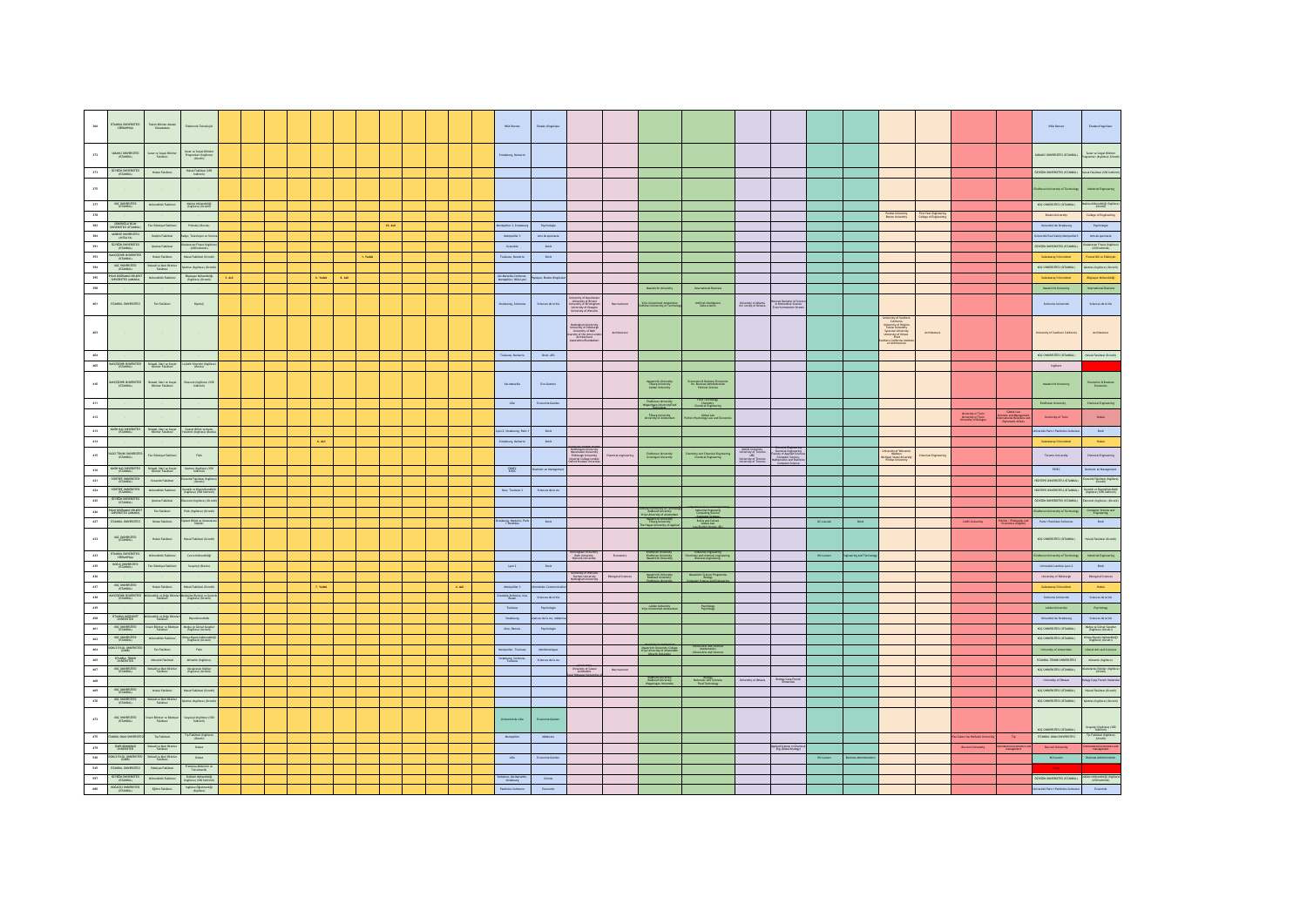| 691     |                                           | <b>Contract</b>                                                                                |  |  |         |  |        |  |                                     |                    | Nuttingham Universit<br>Birmingham University<br>(Foundation)<br>Marwick University<br>Foundation(King's College<br>London (foundation)           | Computer Science       | Vrije Universiteit Amsterdam<br>Radboud University                                   | Computer Science<br>Computer Science                                                                                                                                  | University of British<br>Columbia<br>McNactor University                                                                                                                                   | Engineering<br>Engineering                                                             |                      |                          |                                                                                                 |                                                                                                                 |                   |                         | King's College London             | Computer Science Foundation                                 |
|---------|-------------------------------------------|------------------------------------------------------------------------------------------------|--|--|---------|--|--------|--|-------------------------------------|--------------------|---------------------------------------------------------------------------------------------------------------------------------------------------|------------------------|--------------------------------------------------------------------------------------|-----------------------------------------------------------------------------------------------------------------------------------------------------------------------|--------------------------------------------------------------------------------------------------------------------------------------------------------------------------------------------|----------------------------------------------------------------------------------------|----------------------|--------------------------|-------------------------------------------------------------------------------------------------|-----------------------------------------------------------------------------------------------------------------|-------------------|-------------------------|-----------------------------------|-------------------------------------------------------------|
| 694     | ISTANBUL ONNERSITES                       | Su Billimleri Fakülteri<br>@bbnodia or installé ci                                             |  |  |         |  |        |  | INSA Toulouse                       | Etudes d'ingénieur |                                                                                                                                                   |                        | Endhaven University<br>Endhoven University / Tiburg<br>Vrije University of Amsterdam | $\begin{array}{c} \text{Bercrical Engineering} \\ \text{Compare Science and Engineering} \\ \text{linear factor: Data Science} \\ \text{Compare Science} \end{array}$ |                                                                                                                                                                                            |                                                                                        | <b>KULeven</b>       | Ingineering and Technolo |                                                                                                 |                                                                                                                 |                   |                         | Eindhoves University of Technolog | Computer Science and<br>Engineering                         |
| 697     | EMCESDER DENERSITES                       | vendislik və Doğa Bilimlər<br>Fakültəsi<br>Yazılım Mühendisiği<br>(İngilizce) (Goveti)         |  |  |         |  |        |  | INGA Round                          | Etudes d'ingénieur |                                                                                                                                                   |                        |                                                                                      |                                                                                                                                                                       |                                                                                                                                                                                            |                                                                                        |                      |                          |                                                                                                 |                                                                                                                 |                   |                         | Insa Rouen                        | Etades dinginieur                                           |
| 702     | ISTANBUL GHIVERSITES                      | <b>Issue Factors</b><br>listicat (Inglilaca)                                                   |  |  |         |  |        |  | Toulouse, Nanteme                   | -ars               |                                                                                                                                                   |                        |                                                                                      |                                                                                                                                                                       |                                                                                                                                                                                            |                                                                                        |                      |                          |                                                                                                 |                                                                                                                 |                   |                         | ISTANBUL ENVERSITES               | licitat (Ingliace)                                          |
| 711     |                                           |                                                                                                |  |  |         |  |        |  |                                     |                    | King's College London<br>University of Edinburgh<br>University of Bath<br>University of Bristol                                                   | Mechanical engineering |                                                                                      |                                                                                                                                                                       | $\begin{array}{c} \text{University of Torures} \\ \text{Minomagn} \\ \text{UC} \end{array}$                                                                                                | Computer Science &<br>Mathematics & Statistics<br>Faculty of Applied Science           |                      |                          | wrdty of Illinois Urbana<br>Champaign<br>Champaign<br><b>Rudkon</b><br>Michigan State Universit | Mechanical Engineering<br>Systems Engineering and<br>Design<br>Mechanical Engineering<br>Mechanical Engineering |                   |                         | Boston University                 | Computer Science                                            |
| 732     |                                           |                                                                                                |  |  |         |  |        |  |                                     |                    | University of Bath<br>Iniversity of Nottingham<br>University of Mesaningar<br>Oxford Brooker, University                                          | Architecture           |                                                                                      |                                                                                                                                                                       |                                                                                                                                                                                            |                                                                                        |                      |                          |                                                                                                 |                                                                                                                 |                   |                         | University of Eath                | Architecture                                                |
| 726     |                                           |                                                                                                |  |  |         |  |        |  | Montpellier                         | Midecine           |                                                                                                                                                   |                        | Radboud University<br>Radboud University                                             | Malegalar Life Sciences<br><b>Biology</b>                                                                                                                             | wentwentry of Toronto<br>University of Ottawa                                                                                                                                              | Life sciences<br>licchemistry and genetic<br>engineering Coop French<br>Science        |                      |                          |                                                                                                 |                                                                                                                 |                   |                         | <b>Balya</b>                      |                                                             |
| 815     | CONSIDA UNIVERSITES!<br>(STANDL)          | Ukatararag litekter<br>Gooyal Billimler Fakültesi<br>Ingliace) (350 Indirint                   |  |  |         |  |        |  |                                     |                    |                                                                                                                                                   |                        |                                                                                      |                                                                                                                                                                       |                                                                                                                                                                                            |                                                                                        |                      |                          |                                                                                                 |                                                                                                                 |                   |                         | CEYEĞIN ÜNIVERSİTESI (İSTANBUL)   | stannas lūdeler (Ingiliz<br>(150 lielinius)                 |
| 880     | <b>ISTANBUL ONIVERSITES</b>               | Idetme Fakültegi<br>Isletme                                                                    |  |  |         |  |        |  | Lyon 3, Lille, Paris Nord           | Gration            |                                                                                                                                                   |                        |                                                                                      |                                                                                                                                                                       |                                                                                                                                                                                            |                                                                                        |                      |                          |                                                                                                 |                                                                                                                 |                   |                         | Université Jean Moulin Lyon 3     | Gretian                                                     |
| 681     | YEDITEPE OVERSITES<br>(STANDL)            | c Minarisk (Ingilizce) (150<br>Indirimii)<br>Mimarisk Fakülterd                                |  |  |         |  |        |  |                                     |                    |                                                                                                                                                   |                        |                                                                                      |                                                                                                                                                                       |                                                                                                                                                                                            |                                                                                        |                      |                          |                                                                                                 |                                                                                                                 |                   |                         | YEDITEPE DAVERSITESI (ISTAMBEL)   | k; Mimariak (Ingilizar) (NS)                                |
| 882     |                                           | $\sim$ 10 $\pm$                                                                                |  |  |         |  |        |  | DiSA Paris Val-de-Seine             | Architecture       | dord Brookes Univers<br>University of Nottinghan<br>niversity of Mancheste<br>Cardiff University<br>University of Liverpool<br>University of Keet | Architecture           |                                                                                      |                                                                                                                                                                       |                                                                                                                                                                                            |                                                                                        |                      |                          |                                                                                                 |                                                                                                                 |                   |                         | University of Nottingham          | Architecture                                                |
| 884     |                                           |                                                                                                |  |  |         |  |        |  | Vincennes Saint Denis               | Psychologie        | University of Brigad<br>Numbingan University<br>Queen Mary University of<br>London                                                                | Psychology             | <b>University of Ammerdam</b>                                                        | Psychology<br>Psychology                                                                                                                                              | $\begin{array}{r} \text{University of Iristish} \\ \text{Calmblais} \\ \text{University of Tourates} \\ \text{Missusaga} \\ \text{University of Tourats} \\ \text{Cartorusgh} \end{array}$ | Bachelor of Arts<br>Psychological and Health<br>Sciences<br>Inudies in Social Sciences |                      |                          |                                                                                                 |                                                                                                                 |                   |                         | Leiden University                 | Psychology                                                  |
| 886     |                                           |                                                                                                |  |  | 11. AUL |  |        |  | Panthion Sarbonne,                  | Economie           |                                                                                                                                                   |                        |                                                                                      |                                                                                                                                                                       |                                                                                                                                                                                            |                                                                                        |                      |                          |                                                                                                 |                                                                                                                 |                   |                         | <b>Galacaguray Drivershed</b>     | <b>Hakak</b>                                                |
| 600     | YEDITEPE OVERSITES)<br>(STANDA)           | Diş Hekimliği Fakültesi<br>(İngilizce) (Öcreti)<br>Diş Hekimliği Fakülteci                     |  |  |         |  |        |  | Aix-Marseille, Grenobie<br>Stationg | Chimie             |                                                                                                                                                   |                        |                                                                                      |                                                                                                                                                                       |                                                                                                                                                                                            |                                                                                        |                      |                          |                                                                                                 |                                                                                                                 |                   |                         | VEDITOR DAVERSITES) (STAND        | Dig Hekimöği Fakültesi<br>(İngilizce) (Ücreti)              |
| 889     | KOC ENNISSITES                            | Isticadi ve İdari Bilimler<br>Fakültesi<br>etne (Inglizce) (Ocreti)                            |  |  |         |  |        |  |                                     |                    |                                                                                                                                                   |                        |                                                                                      |                                                                                                                                                                       |                                                                                                                                                                                            |                                                                                        |                      |                          |                                                                                                 |                                                                                                                 |                   |                         | KOÇ ÜNIVERSİTESI (İSTANBUL)       | pietme (inglibce) (Doveli                                   |
| 891     |                                           |                                                                                                |  |  |         |  |        |  | Montpelier, Stratbourg              | Sciences de la Vie |                                                                                                                                                   |                        | Radboud University (Hollands)                                                        |                                                                                                                                                                       |                                                                                                                                                                                            |                                                                                        |                      |                          |                                                                                                 |                                                                                                                 |                   |                         | Radboud University (Hollands)     | Molecular Life Sciences                                     |
| 892     | KOÇ ÜNIVERSITESI<br>(STANDA)              | Hukuk Fakülted<br>Likuk Fakülterd (Öcretti)                                                    |  |  |         |  | 2, 841 |  | Lyon 2, Strasbourg, Paris:          | Droit              |                                                                                                                                                   |                        |                                                                                      |                                                                                                                                                                       |                                                                                                                                                                                            |                                                                                        |                      |                          |                                                                                                 |                                                                                                                 |                   |                         | KOÇ ÜNIVERSITESI (İSTANBUL)       | Hukuk Fakültesi (Doreti)                                    |
| 893     | <b>BAFCESDHR UNIVERSITES</b><br>(5TANBOL) | redició ve Doão Etimino<br>Mekatronik Mihendistili<br>Eskütsed<br>(legitizer) (350 Indirinti)  |  |  |         |  |        |  |                                     |                    |                                                                                                                                                   |                        |                                                                                      |                                                                                                                                                                       | McGill University                                                                                                                                                                          | Desautels Faculty<br><b>Hampeness</b>                                                  |                      |                          |                                                                                                 |                                                                                                                 |                   |                         | BANCESENIR UNIVERSITESI (ISTANE   | <b>Rekazyonik Mühendistiği</b><br>(inglizze) (150 Indirimi) |
| 894     | OZYEČN UNIVERSITESI<br>(5TANBOL)          | Mimarlik ve Tasarım<br>02.0) (equitably attaina<br>Eskütesi<br>Indirinii)                      |  |  |         |  |        |  | Grenable, Sorbanne,<br>Statiourg    | Sciences de la Vie |                                                                                                                                                   |                        |                                                                                      |                                                                                                                                                                       |                                                                                                                                                                                            |                                                                                        |                      |                          |                                                                                                 |                                                                                                                 |                   |                         | GEYEĞIN ÜNIVERSITESI (İSTANBUL    | Mimarisk (Ingilizor)<br>(150 Indirinti)                     |
| 895     | STANBUL BILGI ÜNIVERSIT                   | Hukuk Fakütesi (150)<br>Hukuk Fakülted<br>Indicatio                                            |  |  |         |  |        |  | Toulouse                            | Droit              |                                                                                                                                                   |                        |                                                                                      |                                                                                                                                                                       |                                                                                                                                                                                            |                                                                                        |                      |                          |                                                                                                 |                                                                                                                 |                   |                         | ISTANDUL BILGI ENVERSITESI        | Hukuk Fakültesi<br>d30 lidirimii)                           |
| $494\,$ | <b>STANBUL BILGI UNIVERS!</b>             | Yati Madya ve İlatişim<br>Betisim Fakültesi<br>(legitizes) (350 Indivinal                      |  |  |         |  |        |  |                                     |                    | University of Exeter                                                                                                                              |                        |                                                                                      |                                                                                                                                                                       |                                                                                                                                                                                            |                                                                                        |                      |                          |                                                                                                 |                                                                                                                 |                   |                         | University of Curter              | Communications                                              |
| 899     |                                           |                                                                                                |  |  |         |  |        |  |                                     |                    |                                                                                                                                                   |                        | Maazzicht University                                                                 | temational Business Administratio                                                                                                                                     |                                                                                                                                                                                            |                                                                                        | <b>KU Leuven</b>     | lusiness Administrati    |                                                                                                 |                                                                                                                 | Polimoda (Italya) | <b>Fashion Business</b> | Kil Leuves (Belçika)              | <b>Business Administration</b>                              |
| 900     | ISTANBUL RUNDJ                            | Iktisadi, İdari ve Soqull<br>Bilimler Fakültesi<br>Shares Billini ve Kamu<br>Yünetimi (Burslu) |  |  |         |  |        |  | Toulouse, Mantpellier               | <b>Droit</b>       |                                                                                                                                                   |                        | he Hague University of Appli-<br>Sciences                                            | Law English Stream (EL)<br>Global Law                                                                                                                                 |                                                                                                                                                                                            |                                                                                        | ento) Libro de Bruse | <b>Oncir</b>             |                                                                                                 |                                                                                                                 |                   |                         | Université de Montpellier         | <b>Droit</b>                                                |
| 901     |                                           |                                                                                                |  |  |         |  |        |  |                                     |                    |                                                                                                                                                   |                        | Maasticht University<br>Tibarg University<br>Wije University of Amezerdam            | <b>Conomics &amp; Bussiness Connensics</b><br>reprezational Business Administration<br>nerxational Business Administr                                                 |                                                                                                                                                                                            |                                                                                        | <b>KULeven</b>       | Business Administration  |                                                                                                 |                                                                                                                 |                   |                         | Maastricht University             | <b>Conomics and Business</b><br><b>Economics</b>            |
| 902     | YEDITEPE OVERSITES!<br>(STANDA)           | Endürzri Mühendistiği<br>(İngilizce) (ücreti)<br><b>Mühendicik Faküteci</b>                    |  |  |         |  |        |  | Grenoble, Strasbourg                | Midecine           |                                                                                                                                                   |                        |                                                                                      |                                                                                                                                                                       | iniversity of Toronto/St.<br>George                                                                                                                                                        | Life Sciences                                                                          |                      |                          |                                                                                                 |                                                                                                                 |                   |                         |                                   |                                                             |
| 903     |                                           |                                                                                                |  |  |         |  |        |  |                                     |                    |                                                                                                                                                   |                        | <b>Maamicht University</b><br>Maamicht University                                    | <b>Conomics and Business Economics</b><br>International Business                                                                                                      |                                                                                                                                                                                            |                                                                                        |                      |                          |                                                                                                 |                                                                                                                 |                   |                         | Maagricht University              |                                                             |
| 926     | ISTANBUL OVIVERSITES                      | Fes Fakützesi<br>aküler Biyoloji ve Genetik                                                    |  |  |         |  |        |  | kauen, Strasbourg, Sarbonne         | Sciences de la vie |                                                                                                                                                   |                        |                                                                                      |                                                                                                                                                                       |                                                                                                                                                                                            |                                                                                        |                      |                          |                                                                                                 |                                                                                                                 |                   |                         | Sarbonne Université               | Sciences de la vie                                          |